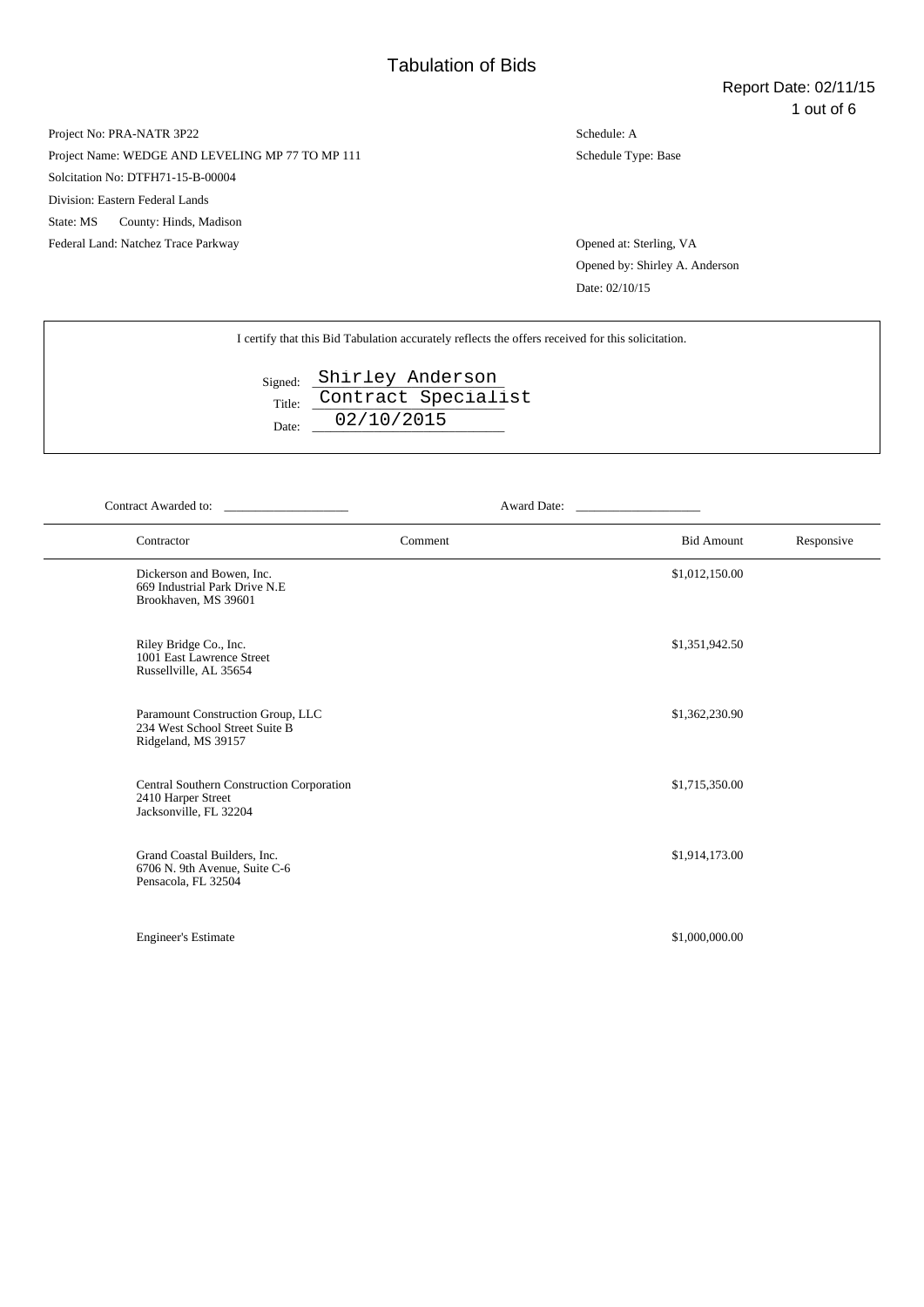Project Name: WEDGE AND LEVELING MP 77 TO MP 111

| Line<br>Item<br>Number | Pay Item No. | Description                                                                                                                                                                                                | Quantity | Unit        | Unit Price                                                           | Amount                                                                                       |
|------------------------|--------------|------------------------------------------------------------------------------------------------------------------------------------------------------------------------------------------------------------|----------|-------------|----------------------------------------------------------------------|----------------------------------------------------------------------------------------------|
|                        |              |                                                                                                                                                                                                            |          |             |                                                                      |                                                                                              |
| A0001                  | 15101-0000   | <b>MOBILIZATION</b>                                                                                                                                                                                        |          |             |                                                                      |                                                                                              |
|                        |              | Dickerson and Bowen, Inc.<br>Riley Bridge Co., Inc.<br>Paramount Construction Group, LLC<br><b>Central Southern Construction Corporation</b><br>Grand Coastal Builders, Inc.<br><b>Engineer's Estimate</b> | ALL      | <b>LPSM</b> | Lump Sum<br>Lump Sum<br>Lump Sum<br>Lump Sum<br>Lump Sum<br>Lump Sum | \$106,000.00<br>\$220,000.00<br>\$135,437.00<br>\$200,000.00<br>\$160,165.20<br>\$77,420.00  |
| A0101                  | 15201-0000   | CONSTRUCTION SURVEY AND STAKING                                                                                                                                                                            |          |             |                                                                      |                                                                                              |
|                        |              | Dickerson and Bowen, Inc.<br>Riley Bridge Co., Inc.<br>Paramount Construction Group, LLC<br><b>Central Southern Construction Corporation</b><br>Grand Coastal Builders, Inc.<br><b>Engineer's Estimate</b> | ALL      | <b>LPSM</b> | Lump Sum<br>Lump Sum<br>Lump Sum<br>Lump Sum<br>Lump Sum<br>Lump Sum | \$12,000.00<br>\$50,000.00<br>\$4,779.00<br>\$40,000.00<br>\$49,920.00<br>\$5,000.00         |
| A0201                  | 15401-0000   | <b>CONTRACTOR TESTING</b>                                                                                                                                                                                  |          |             |                                                                      |                                                                                              |
|                        |              | Dickerson and Bowen, Inc.<br>Riley Bridge Co., Inc.<br>Paramount Construction Group, LLC<br><b>Central Southern Construction Corporation</b><br>Grand Coastal Builders, Inc.<br><b>Engineer's Estimate</b> | ALL      | <b>LPSM</b> | Lump Sum<br>Lump Sum<br>Lump Sum<br>Lump Sum<br>Lump Sum<br>Lump Sum | \$12,000.00<br>\$17,000.00<br>\$23,993.00<br>\$50,000.00<br>\$31,200.00<br>\$7,000.00        |
| A0301                  | 30502-0000   | AGGREGATE-TOPSOIL COURSE                                                                                                                                                                                   |          |             |                                                                      |                                                                                              |
|                        |              | Dickerson and Bowen, Inc.<br>Riley Bridge Co., Inc.<br>Paramount Construction Group, LLC<br>Central Southern Construction Corporation<br>Grand Coastal Builders, Inc.<br><b>Engineer's Estimate</b>        | 8,000    | SQYD        | \$7.20<br>\$12.00<br>\$20.37<br>\$20.00<br>\$6.21<br>\$5.50          | \$57,600.00<br>\$96,000.00<br>\$162,960.00<br>\$160,000.00<br>\$49,680.00<br>\$44,000.00     |
| A0401                  | 40101-0100   | SUPERPAVE PAVEMENT, 3/8-INCH NOMINAL MAXIMUM SIZE AGGREGATE, <0.3 MILLION ESAL (TYPE IV                                                                                                                    |          |             |                                                                      |                                                                                              |
|                        |              | PAVEMENT ROUGHNESS)                                                                                                                                                                                        |          |             |                                                                      |                                                                                              |
|                        |              | Dickerson and Bowen, Inc.<br>Riley Bridge Co., Inc.<br>Paramount Construction Group, LLC<br>Central Southern Construction Corporation<br>Grand Coastal Builders, Inc.<br><b>Engineer's Estimate</b>        | 2,225    | <b>TON</b>  | \$135.00<br>\$172.10<br>\$184.75<br>\$200.00<br>\$241.80<br>\$120.00 | \$300,375.00<br>\$382,922.50<br>\$411,068.75<br>\$445,000.00<br>\$538,005.00<br>\$267,000.00 |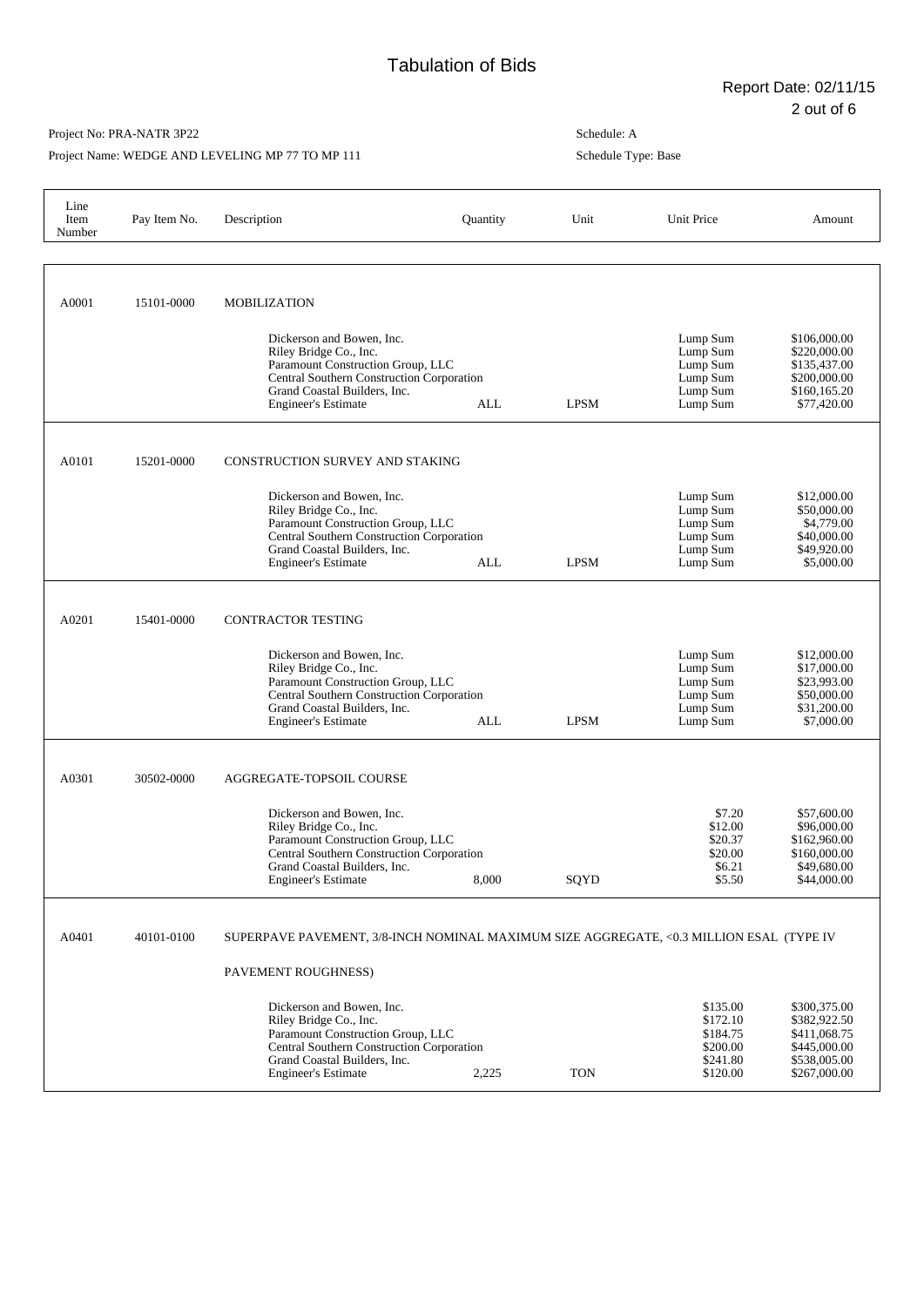Project Name: WEDGE AND LEVELING MP 77 TO MP 111

| Line<br>Item<br>Number | Pay Item No. | Description                                                                                                                                                                                         | Quantity | Unit        | Unit Price                                                                       | Amount                                                                                       |
|------------------------|--------------|-----------------------------------------------------------------------------------------------------------------------------------------------------------------------------------------------------|----------|-------------|----------------------------------------------------------------------------------|----------------------------------------------------------------------------------------------|
| A0501                  | 40102-0100   | SUPERPAVE PAVEMENT, 3/8-INCH NOMINAL MAXIMUM SIZE AGGREGATE, <0.3 MILLION ESAL, WEDGE AND<br><b>LEVELING COURSE</b>                                                                                 |          |             |                                                                                  |                                                                                              |
|                        |              | Dickerson and Bowen, Inc.<br>Riley Bridge Co., Inc.<br>Paramount Construction Group, LLC<br>Central Southern Construction Corporation<br>Grand Coastal Builders, Inc.<br><b>Engineer's Estimate</b> | 1,100    | <b>TON</b>  | \$146.00<br>\$208.50<br>\$226.23<br>\$200.00<br>\$296.40<br>\$130.00             | \$160,600.00<br>\$229,350.00<br>\$248,853.00<br>\$220,000.00<br>\$326,040.00<br>\$143,000.00 |
| A0601                  | 41301-0000   | ASPHALT PAVEMENT MILLING                                                                                                                                                                            |          |             |                                                                                  |                                                                                              |
|                        |              | Dickerson and Bowen, Inc.<br>Riley Bridge Co., Inc.<br>Paramount Construction Group, LLC<br>Central Southern Construction Corporation<br>Grand Coastal Builders, Inc.<br><b>Engineer's Estimate</b> | 6,500    | SQYD        | \$20.50<br>\$18.50<br>\$22.20<br>\$15.00<br>\$28.86<br>\$7.75                    | \$133,250.00<br>\$120,250.00<br>\$144,300.00<br>\$97,500.00<br>\$187,590.00<br>\$50,375.00   |
| A0701                  | 62501-0000   | <b>TURF ESTABLISHMENT</b>                                                                                                                                                                           |          |             |                                                                                  |                                                                                              |
|                        |              | Dickerson and Bowen, Inc.<br>Riley Bridge Co., Inc.<br>Paramount Construction Group, LLC<br>Central Southern Construction Corporation<br>Grand Coastal Builders, Inc.<br><b>Engineer's Estimate</b> | 1.75     | <b>ACRE</b> | \$6,300.00<br>\$6,000.00<br>\$2,399.43<br>\$5,000.00<br>\$9,360.00<br>\$3,500.00 | \$11,025.00<br>\$10,500.00<br>\$4,199.00<br>\$8,750.00<br>\$16,380.00<br>\$6,125.00          |
| A0801                  | 63304-0900   | SIGNS, ALUMINUM PANELS, TYPE 3 SHEETING                                                                                                                                                             |          |             |                                                                                  |                                                                                              |
|                        |              | Dickerson and Bowen, Inc.<br>Riley Bridge Co., Inc.<br>Paramount Construction Group, LLC<br>Central Southern Construction Corporation<br>Grand Coastal Builders, Inc.<br><b>Engineer's Estimate</b> | 50       | <b>SQFT</b> | \$83.00<br>\$100.00<br>\$26.04<br>\$100.00<br>\$341.02<br>\$70.00                | \$4,150.00<br>\$5,000.00<br>\$1,302.00<br>\$5,000.00<br>\$17,051.00<br>\$3,500.00            |
| A0901                  | 63401-1700   | PAVEMENT MARKINGS, TYPE I, SOLID (PROFILED)                                                                                                                                                         |          |             |                                                                                  |                                                                                              |
|                        |              | Dickerson and Bowen, Inc.<br>Riley Bridge Co., Inc.<br>Paramount Construction Group, LLC<br>Central Southern Construction Corporation<br>Grand Coastal Builders, Inc.<br><b>Engineer's Estimate</b> | 60,000   | <b>LNFT</b> | \$0.60<br>\$0.60<br>\$0.72<br>\$2.70<br>\$2.26<br>\$3.00                         | \$36,000.00<br>\$36,000.00<br>\$43,200.00<br>\$162,000.00<br>\$135,600.00<br>\$180,000.00    |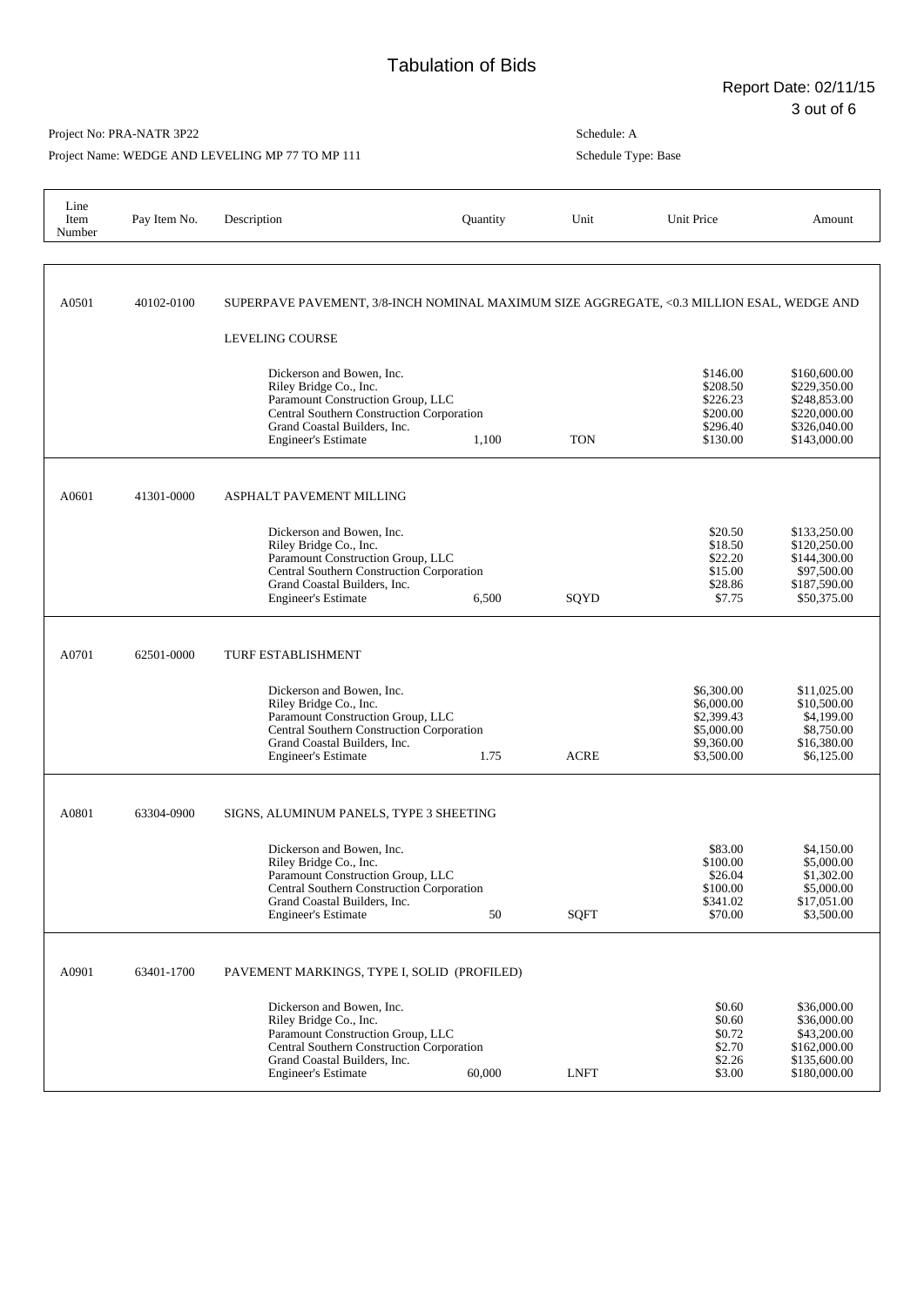### Project No: PRA-NATR 3P22

Project Name: WEDGE AND LEVELING MP 77 TO MP 111

| Line<br>Item<br>Number | Pay Item No. | Description                                                                                                                                                                                                                                  | Quantity | Unit        | Unit Price                                                           | Amount                                                                                    |
|------------------------|--------------|----------------------------------------------------------------------------------------------------------------------------------------------------------------------------------------------------------------------------------------------|----------|-------------|----------------------------------------------------------------------|-------------------------------------------------------------------------------------------|
| A1001                  | 63401-1700   | PAVEMENT MARKINGS, TYPE I, SOLID<br>Dickerson and Bowen, Inc.<br>Riley Bridge Co., Inc.<br>Paramount Construction Group, LLC<br>Central Southern Construction Corporation<br>Grand Coastal Builders, Inc.<br><b>Engineer's Estimate</b>      | 308,000  | <b>LNFT</b> | \$0.26<br>\$0.26<br>\$0.32<br>\$0.60<br>\$0.36<br>\$0.40             | \$80,080.00<br>\$80,080.00<br>\$98,560.00<br>\$184,800.00<br>\$110,880.00<br>\$123,200.00 |
| A1101                  | 63401-1800   | PAVEMENT MARKINGS, TYPE I, BROKEN<br>Dickerson and Bowen, Inc.<br>Riley Bridge Co., Inc.<br>Paramount Construction Group, LLC<br>Central Southern Construction Corporation<br>Grand Coastal Builders, Inc.<br><b>Engineer's Estimate</b>     | 111,000  | <b>LNFT</b> | \$0.20<br>\$0.20<br>\$0.24<br>\$0.30<br>\$0.31<br>\$0.35             | \$22,200.00<br>\$22,200.00<br>\$26,640.00<br>\$33,300.00<br>\$34,410.00<br>\$38,850.00    |
| A1201                  | 63405-3300   | PAVEMENT MARKINGS, TYPE I, TURN ARROW<br>Dickerson and Bowen, Inc.<br>Riley Bridge Co., Inc.<br>Paramount Construction Group, LLC<br>Central Southern Construction Corporation<br>Grand Coastal Builders, Inc.<br><b>Engineer's Estimate</b> | 17       | <b>EACH</b> | \$110.00<br>\$110.00<br>\$131.95<br>\$500.00<br>\$117.00<br>\$200.00 | \$1,870.00<br>\$1,870.00<br>\$2,243.15<br>\$8,500.00<br>\$1,989.00<br>\$3,400.00          |
| A1301                  | 63406-0200   | RAISED PAVEMENT MARKER TYPE B<br>Dickerson and Bowen, Inc.<br>Riley Bridge Co., Inc.<br>Paramount Construction Group, LLC<br>Central Southern Construction Corporation<br>Grand Coastal Builders, Inc.<br><b>Engineer's Estimate</b>         | 10       | <b>EACH</b> | \$50.00<br>\$50.00<br>\$60.00<br>\$50.00<br>\$78.00<br>\$13.00       | \$500.00<br>\$500.00<br>\$600.00<br>\$500.00<br>\$780.00<br>\$130.00                      |
| A1401                  | 63501-0000   | TEMPORARY TRAFFIC CONTROL<br>Dickerson and Bowen, Inc.<br>Riley Bridge Co., Inc.<br>Paramount Construction Group, LLC<br>Central Southern Construction Corporation<br>Grand Coastal Builders, Inc.<br><b>Engineer's Estimate</b>             | ALL      | <b>LPSM</b> | Lump Sum<br>Lump Sum<br>Lump Sum<br>Lump Sum<br>Lump Sum<br>Lump Sum | \$42,000.00<br>\$45,270.00<br>\$37,537.00<br>\$50,000.00<br>\$122,647.20<br>\$40,000.00   |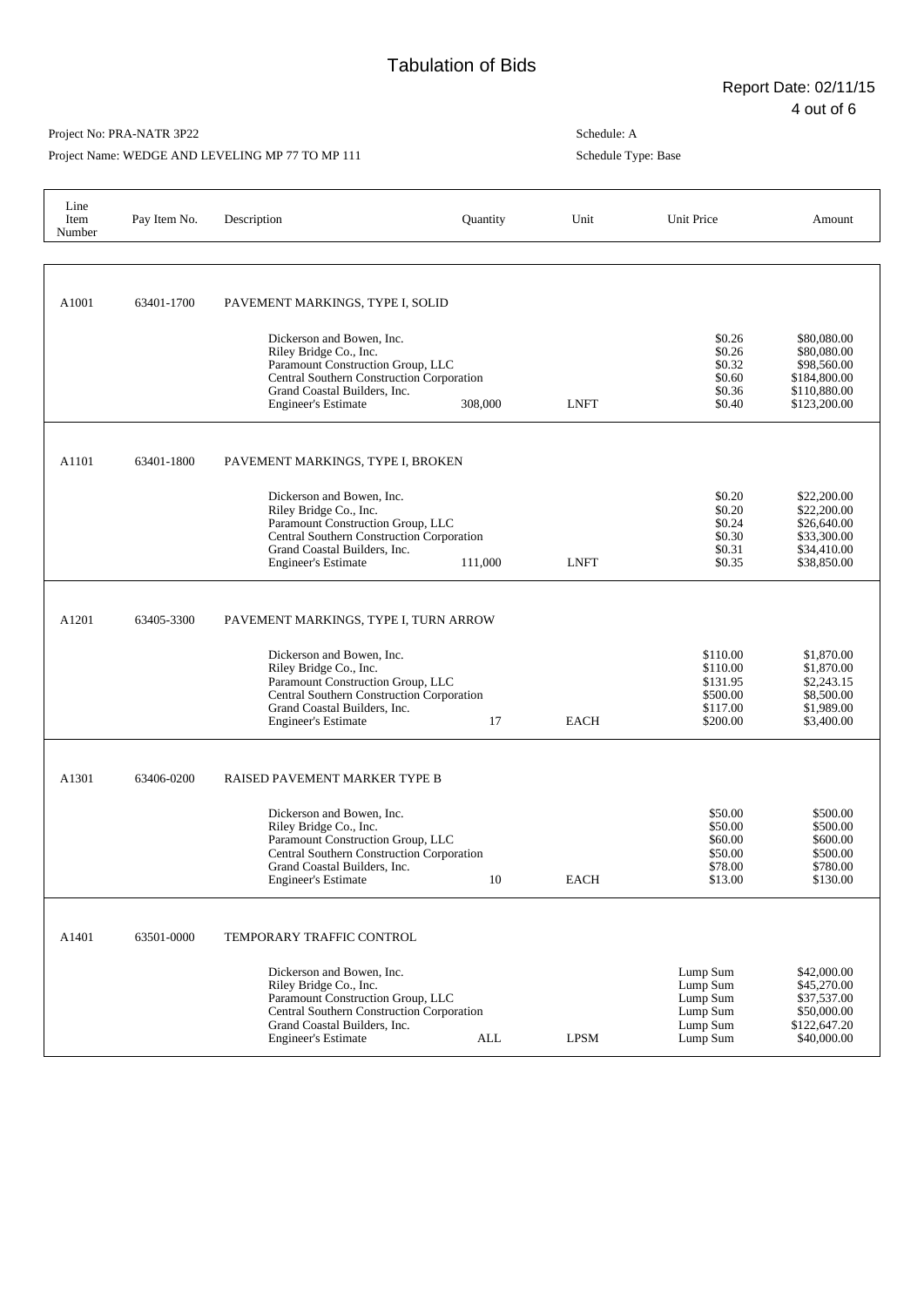Project Name: WEDGE AND LEVELING MP 77 TO MP 111

| Line<br>Item<br>Number | Pay Item No. | Description                                                                                                                                                                                                                       | Quantity | Unit | Unit Price                                                                              | Amount                                                                                                   |
|------------------------|--------------|-----------------------------------------------------------------------------------------------------------------------------------------------------------------------------------------------------------------------------------|----------|------|-----------------------------------------------------------------------------------------|----------------------------------------------------------------------------------------------------------|
|                        |              |                                                                                                                                                                                                                                   |          |      |                                                                                         |                                                                                                          |
| A1501                  | 63701-0000   | <b>FIELD OFFICE</b><br>Dickerson and Bowen, Inc.<br>Riley Bridge Co., Inc.<br>Paramount Construction Group, LLC<br><b>Central Southern Construction Corporation</b><br>Grand Coastal Builders, Inc.<br><b>Engineer's Estimate</b> |          | EACH | \$32,500.00<br>\$35,000.00<br>\$16,559.00<br>\$50,000.00<br>\$131,835.60<br>\$11,000.00 | \$32,500.00<br>\$35,000.00<br>\$16,559.00<br>\$50,000.00<br>\$131,835.60<br>\$11,000.00                  |
|                        |              | Total Schedule - All Items<br>Dickerson and Bowen, Inc.<br>Riley Bridge Co., Inc.<br>Paramount Construction Group, LLC<br>Central Southern Construction Corporation<br>Grand Coastal Builders, Inc.<br><b>Engineer's Estimate</b> |          |      |                                                                                         | \$1,012,150.00<br>\$1,351,942.50<br>\$1,362,230.90<br>\$1,715,350.00<br>\$1,914,173.00<br>\$1,000,000.00 |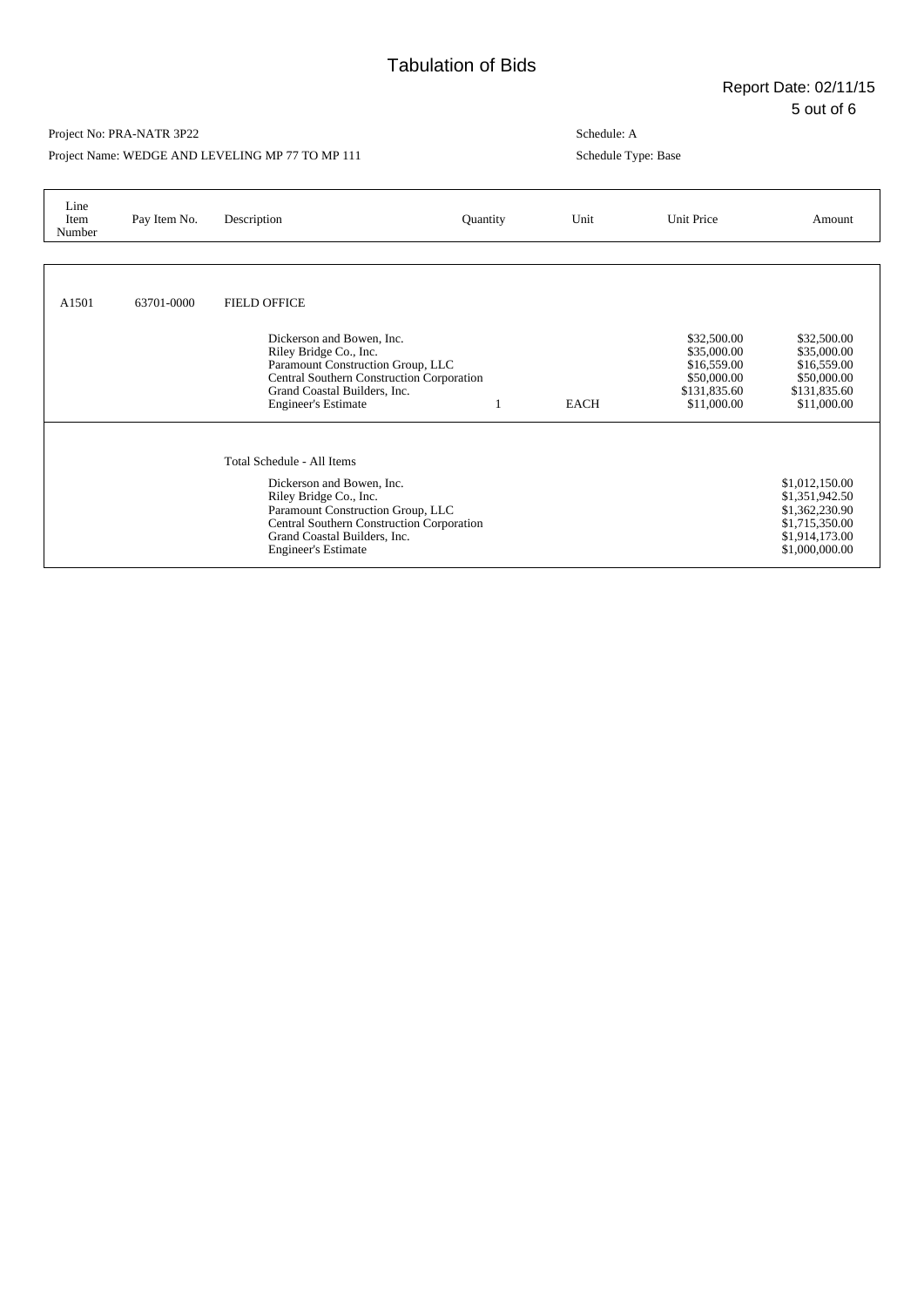## Project No: PRA-NATR 3P22 Project Name: WEDGE AND LEVELING MP 77 TO MP 111

## **Road User/Administrative Cost Subtotal**

### **Schedule A**

Schedule: A

| <b>Contractor</b>                         | <b>Responsive?</b> | <b>No of Calendar Days</b> | <b>Road User/Admin Cost</b> | <b>Amount Bid</b> |
|-------------------------------------------|--------------------|----------------------------|-----------------------------|-------------------|
| <b>Engineer's Estimate</b>                |                    | 120                        | \$500.00                    | \$60,000.00       |
| Central Southern Construction Corporation |                    | 120                        | \$500.00                    | \$60,000.00       |
| Dickerson and Bowen, Inc.                 |                    | 100                        | \$500.00                    | \$50,000.00       |
| Grand Coastal Builders, Inc.              |                    | 120                        | \$500.00                    | \$60,000.00       |
| Paramount Construction Group, LLC         |                    | 90                         | \$500.00                    | \$45,000.00       |
| Riley Bridge Co., Inc.                    |                    | 120                        | \$500.00                    | \$60,000.00       |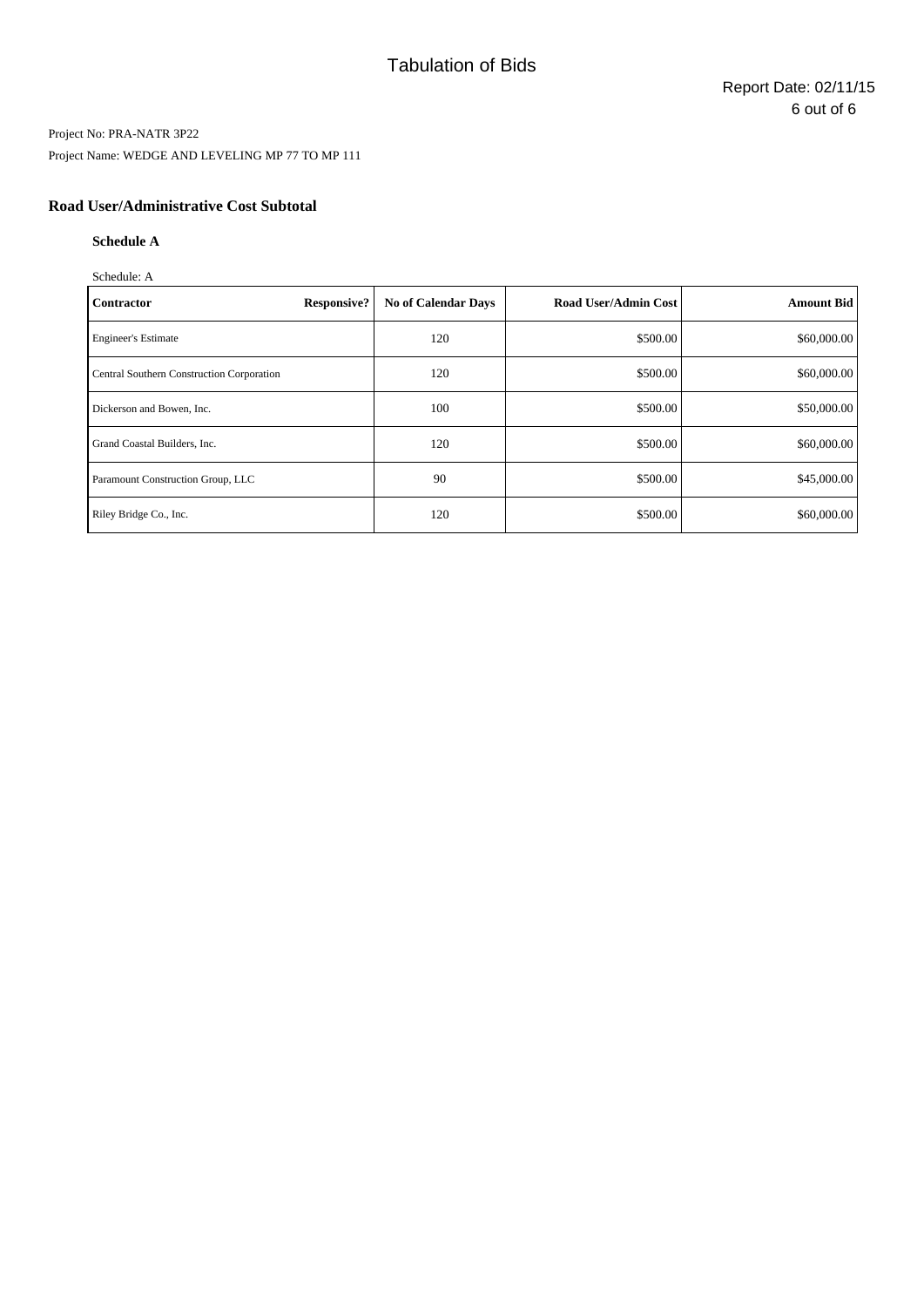## Project No: PRA-NATR 3P22 Project Name: WEDGE AND LEVELING MP 77 TO MP 111

|               | <b>Bid Item Check Pass</b> |                           |                           |
|---------------|----------------------------|---------------------------|---------------------------|
| <b>Bidder</b> | <b>Line Item Number</b>    | <b>Bidder's Extension</b> | <b>Computed Extension</b> |
|               | No Line Item Errors Found  |                           |                           |